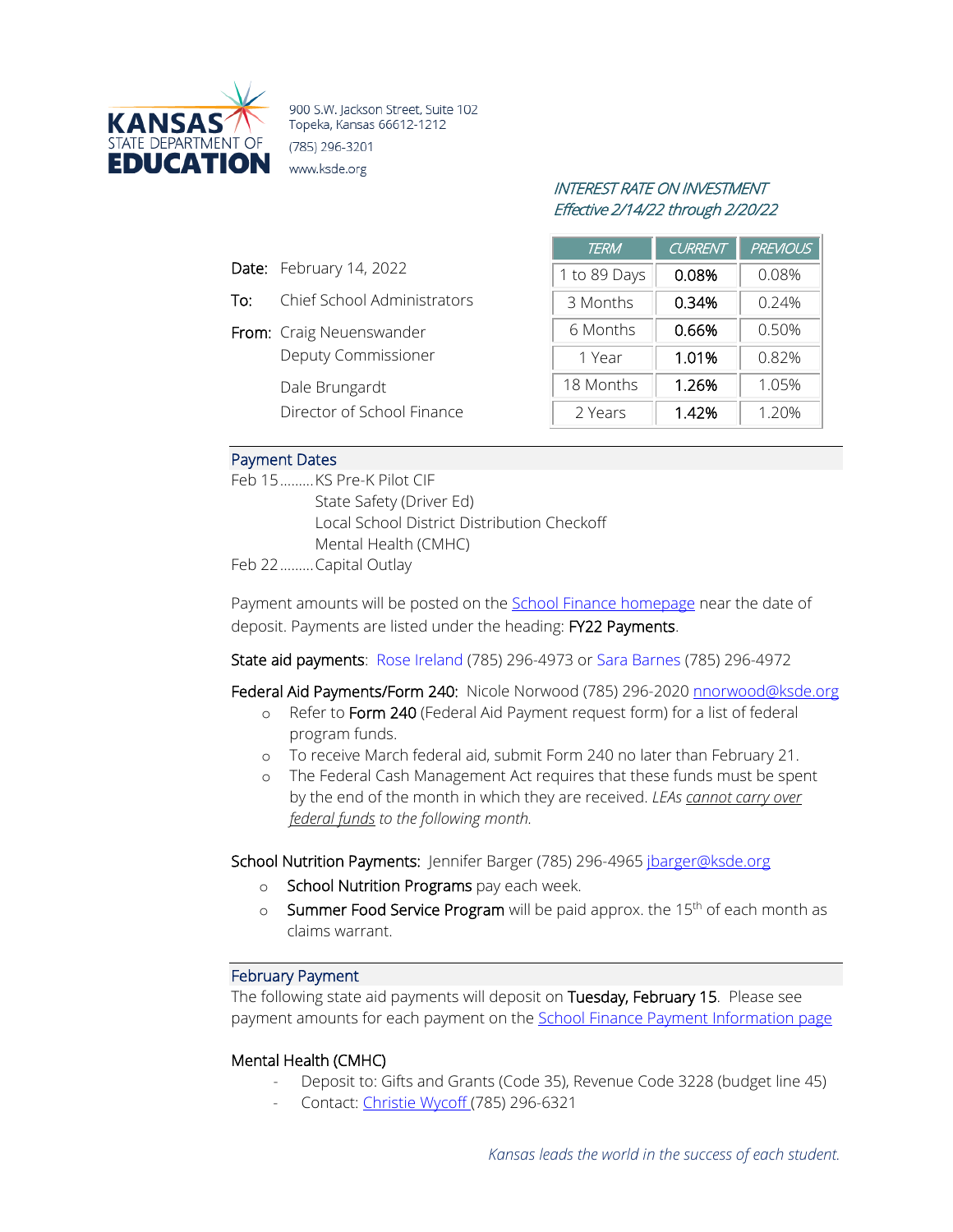## State Safety (Driver Education) state aid

- Deposit to: Driver Training fund (Code 18) Revenue Code 3208 (budget line 25)
- Contact: [Nicole Norwood](mailto:nnorwood@ksde.org) (785) 296-2020
- KSDE Driver Education contact: [Robyn Meinholdt](mailto:rmeinholdt@ksde.org) (785) 296-3379

## Kansas Pre-K Pilot (KPP)

- Deposit to: Gifts and Grants (Code 35) Revenue Code 3231 (budget line 60)
- Contact: [Nicole Norwood](mailto:nnorwood@ksde.org) (785) 296-2020

## Local School District Contribution Program checkoff per K.S.A. [79-3221n](http://ksrevisor.org/statutes/chapters/ch79/079_032_0021n.html)

A list of USDs receiving the [Local School District Contribution](https://www.ksde.org/Portals/0/School%20Finance/payment_information/Local%20School%20District%20CY%202021.pdf?ver=2022-01-31-154318-333) payment can be downloaded. The district will receive a payment if taxpayers chose to donate to your district by checking the donation box and entering in your district number on their Kansas State individual income tax return in 2021 for 2020 taxes.

- − Deposit to: Gifts and Grants (Code 35) Revenue Code 1920 (budget line 30)
- − Contact: [Christie Wyckoff](mailto:cwyckoff@ksde.org) (785) 296-6321

## Report Due Dates